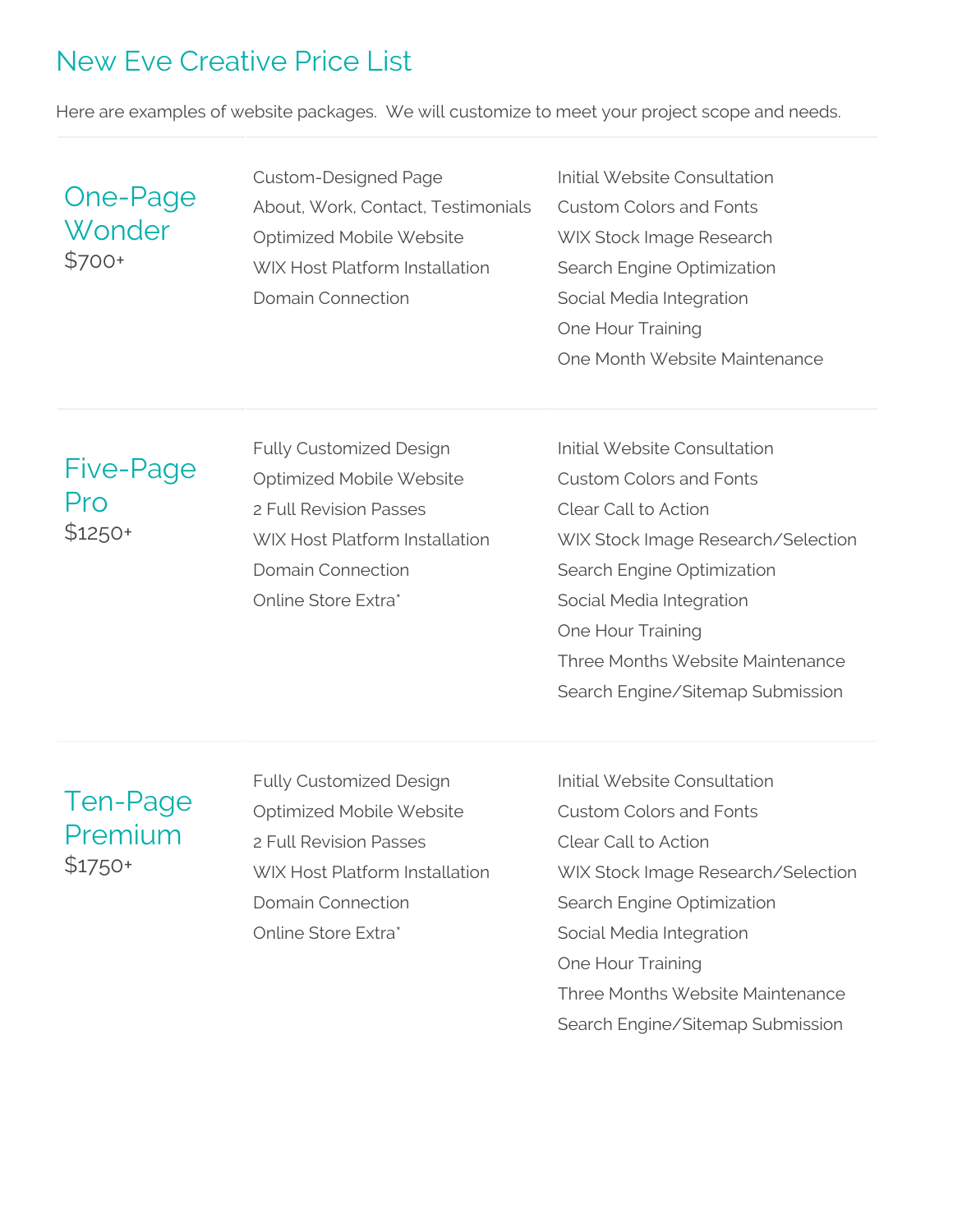# Additional Services

We aim to accommodate your specific project needs with our additional services.

| Additional standard web pages past 1 up to 5       | \$125 per page                  |
|----------------------------------------------------|---------------------------------|
| Additional standard web pages past 5 up to 10      | \$100 per page                  |
| Additional standard web pages past 10              | \$75 per page                   |
| Online Store Pages*                                | \$65 per hour site add-on       |
| <b>Blog Page Setup and Customization</b>           | \$65 per hour site add-on       |
| <b>Customized Contact or Other Forms</b>           | \$65 per hour                   |
| Customized WIX Template (client completes content) | \$65 per hour minimum           |
| Photography for Website                            | \$65 per hour minimum           |
| Image Procurement for Website (Outside Wix)        | \$65 per hour                   |
| Copywriting and Editing                            | \$65 per hour                   |
| Search Engine Optimization & Marketing Consult     | \$65 per hour                   |
| Website Training/3-hour                            | \$65 per hour/\$180 for 3 hours |
| Website Maintenance/3-hour (15 minutes/month)      | \$65 per hour/\$180 for 3 hours |
| Website Maintenance/6-hour (30 minutes/month)      | \$65 per hour/\$330 for 6 hours |
| Deep-Scrolling Web Page                            | Section counts as a page        |
| Complex Domain/Email Configurations                | May refer to another service    |

**Note:** A Page is approximately 1000 px in height. Subpages Count as Pages.

**Store design cost depends on the platform:** Wix Store or Ecwid. Please estimate 6 hours or more for Ecwid store with a fully-customized design and 10-12 products uploaded.

**Not Included in the Custom Web Design Package:** The client pays for WIX annual hosting separately. For most websites, we recommend the Unlimited plan for \$168/year. Go to [wix.com/upgrade/website](http://wix.com/upgrade/website) for all plans. The client must purchase the domain either through WIX or another domain registrar; a domain is free the first year with most WIX plans. Private domain is \$9.90 extra.